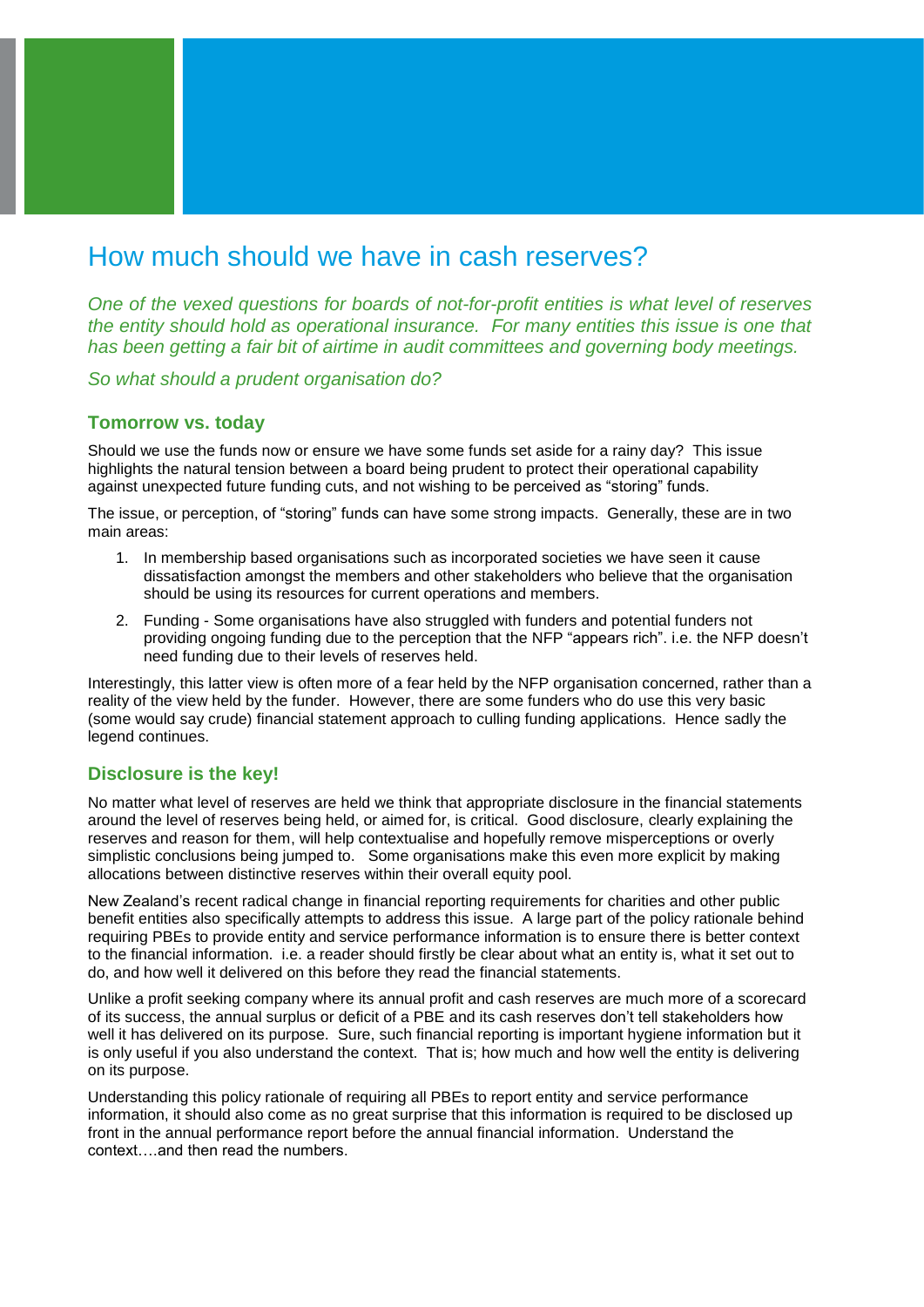# **The appropriate level of reserves will differ between organisations**

#### **Key factors to be taken into account include:**

- the nature and scale of the entity's operations specifically how structurally difficult it is to change size rapidly (especially in a downwards direction) if needed e.g.:
	- $\rightarrow$  Service delivery contracts locked into and for how long?
	- $\rightarrow$  Nexus between funding and delivery of service contracts are these funded directly or is a portion of funding required from general funds?
	- $\rightarrow$  Nature of workforce relationships are entity team members' employment contracts linked to specific funded service contracts or just generally with the organisation, and what contractual financial impacts are there if they had to downsize rapidly?
	- $\rightarrow$  What other operating commitments is the entity locked into and for how long? E.g. property and equipment leases
- the main types of funding received the issue here is primarily the level of certainty and security of these income streams
- the existence and level of any other funds or saleable investments that the organisation can call on should a major downturn occur
- access to other external funding sources. For example, is the entity able to raise a commercial loan if needed, secured over fixed assets such as a building?
- the board's view on the current economic climate and medium term prospects generally the less certain and more negative the outlook the greater the reserve.
- the risk appetite of the board and their organisation generally, boards with a greater appetite for risk will accept lower levels of reserves.

# **What is becoming the norm?**

A very hard question to answer due to the very wide variety of entities in the sector. However, as auditors we often still get pushed to "give us a number based on what you see in the sector".

In many prudent New Zealand NFP or charitable organisations we are seeing the level of reserves held is generally between 3 and 6 months of operating expenditure depending upon the relevant mix of factors above. The logic is that this is the minimum length of time needed practically to restructure the organisation in a planned manner, if required.

However, we stress that there is no magic number and the most appropriate level will depend upon the specific nature of the entity and consideration of the factors above.

In some organisations their target level of cash reserves is aspirational. However, if it is aspirational it is more important than ever to clearly disclose this fact so that readers are not fooled into thinking that the organisation already has that level of funds specifically set aside.